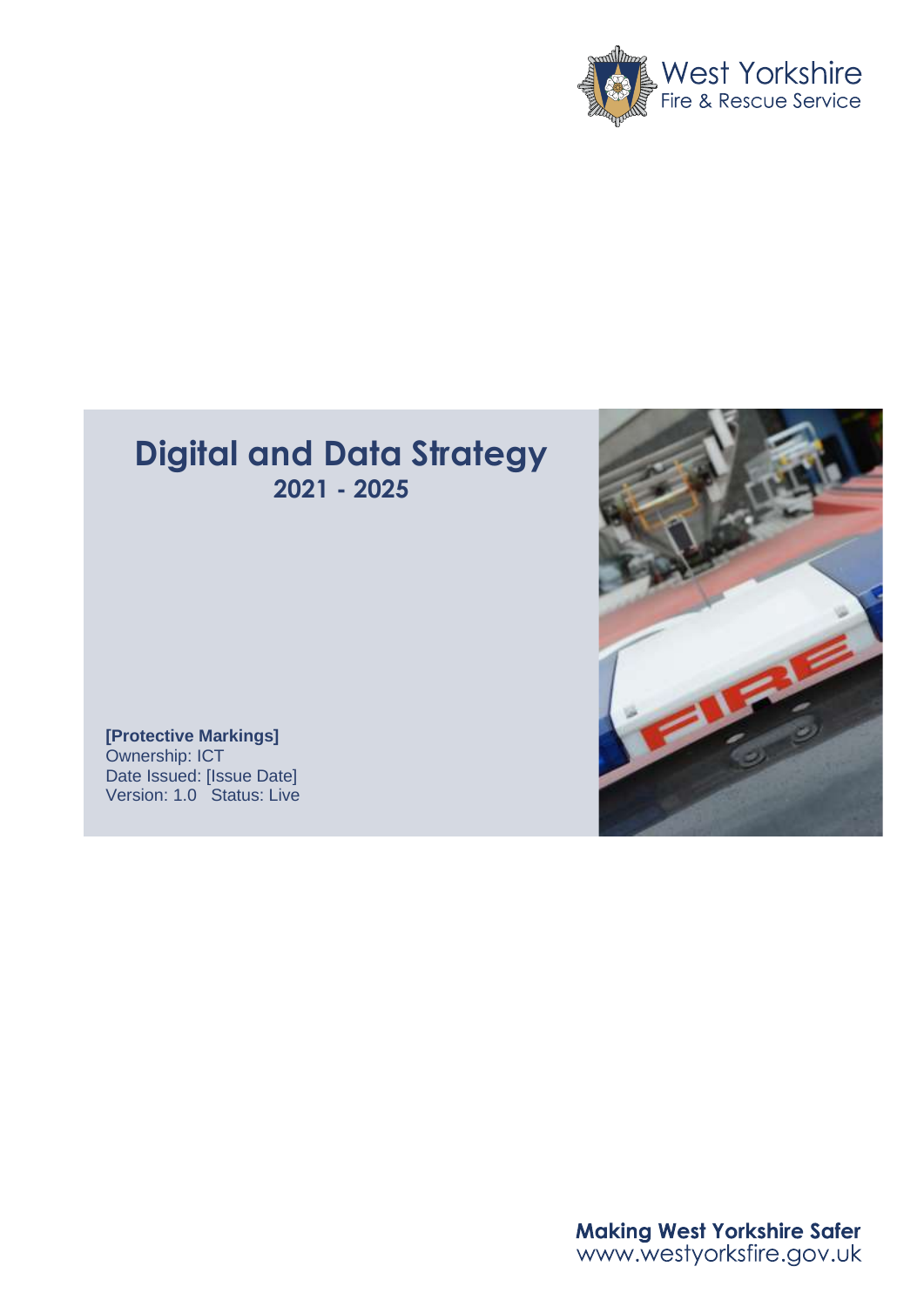## **Contents**

| $\overline{1}$          |  |
|-------------------------|--|
| $\overline{2}$          |  |
| $\mathbf{3}$            |  |
| $\overline{\mathbf{4}}$ |  |
| 4.1.1                   |  |
| 4.1.2                   |  |
| 4.1.3                   |  |
| 4.1.4                   |  |
| 4.1.5                   |  |
| 4.1.6                   |  |
| $5\phantom{.0}$         |  |
| 6                       |  |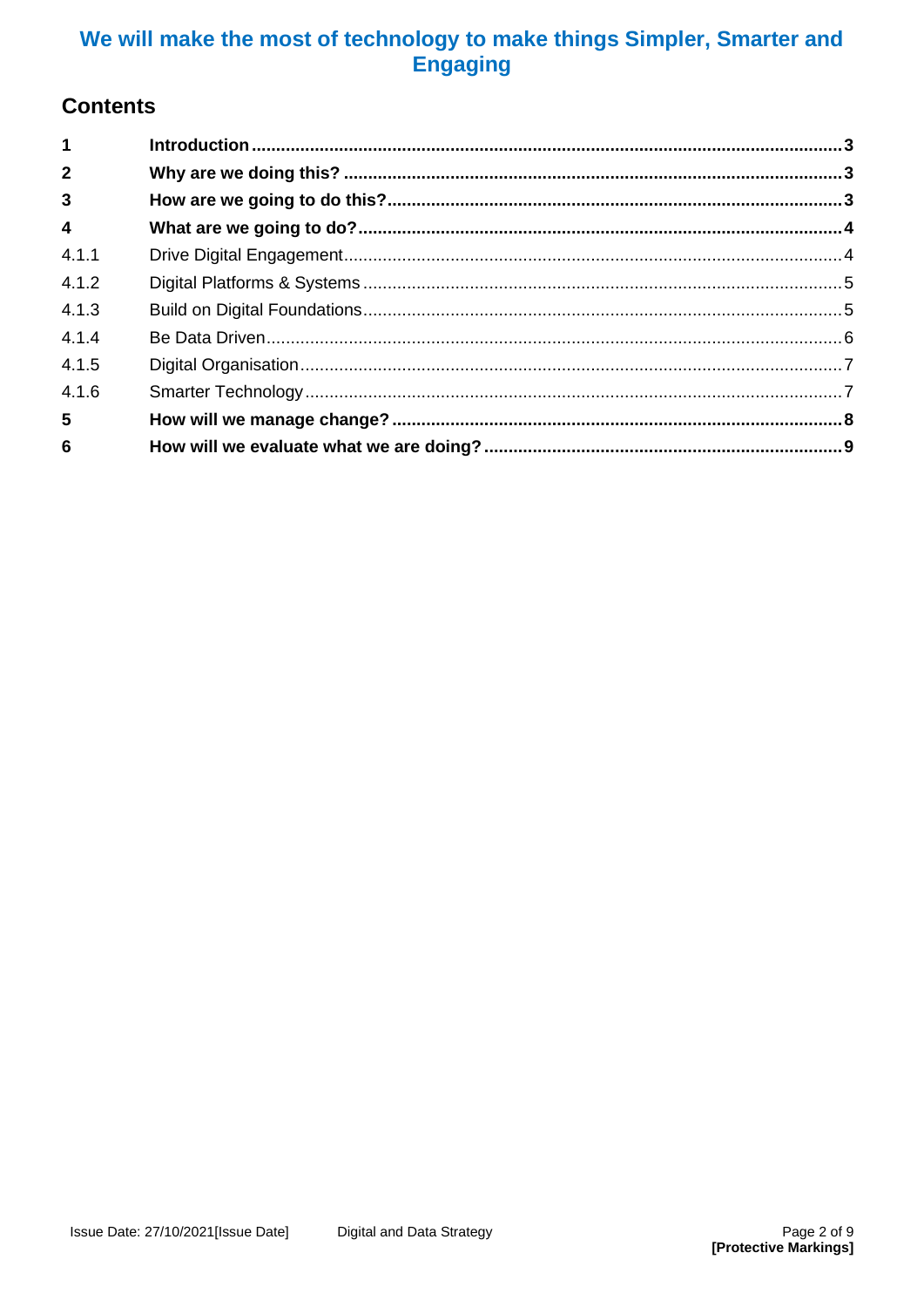#### <span id="page-2-0"></span>**1 Introduction**

The purpose of this Digital & Data Strategy is to set the direction that digital investment will take to support the way we transform and deliver our service to our staff, partners, and community. It is focused on equipping our business with the right systems, technology, and data to support the aim of making West Yorkshire Safer.

#### <span id="page-2-1"></span>**2 Why are we doing this?**

- **Strategy** a clear future for information and technology across the organisation with technology working effectively to help us deliver our services. Utilising a mobile first approach and embracing innovative solutions to simplify processes, provide easily accessible intelligence and enable our people to focus on priorities in a more agile way.
- **Role support –** staff are confident and competent with the use of technology which integrates effectively and efficiently into their daily roles. Using innovative technology to support training and staff learning and development.
- **Efficiency, effectiveness, and people –** technology provides more efficient and environmentally friendly ways of working, maximising our investment in technology to provide value for money and better supporting our staff, partners, and communities.
- **Services & Community Engagement –** technology provides more effective routes for engaging with our communities and delivering our services.

## <span id="page-2-2"></span>**3 How are we going to do this?**

We will adopt the following principles to help guide and shape our vision for the Digital & Data Strategy.

| <b>Operating Principles</b>                                           | What this means                                                                                                                                                                                                                                                          |
|-----------------------------------------------------------------------|--------------------------------------------------------------------------------------------------------------------------------------------------------------------------------------------------------------------------------------------------------------------------|
| We are customer<br>centric.                                           | We map each part of the customer experience and seek to<br>improve it at every point. We work with our customers to ensure<br>they are at the centre of everything we do. Our customers<br>encompass our community, our partners, and our staff.                         |
| We have fit-for-<br>purpose systems<br>and platforms.                 | We have nimble systems that operate in parallel. Our technology<br>is easy to use and helps people to do their jobs. We assess new<br>technologies in terms of value to our customers from analysis of<br>original requirements through to post implementation feedback. |
| We invest in digital<br>skills.                                       | We invest in skills for our people and support distributed decision-<br>making - anyone can be a champion of technology. We value<br>diversity and connections over individual heroics.                                                                                  |
| We maximise data<br>and analytics and<br>eliminate duplicate<br>data. | We systematically gather and analyse data. We manage our data<br>as a strategic asset and eliminate duplicate data entry. We use<br>our data to make quality decisions.                                                                                                  |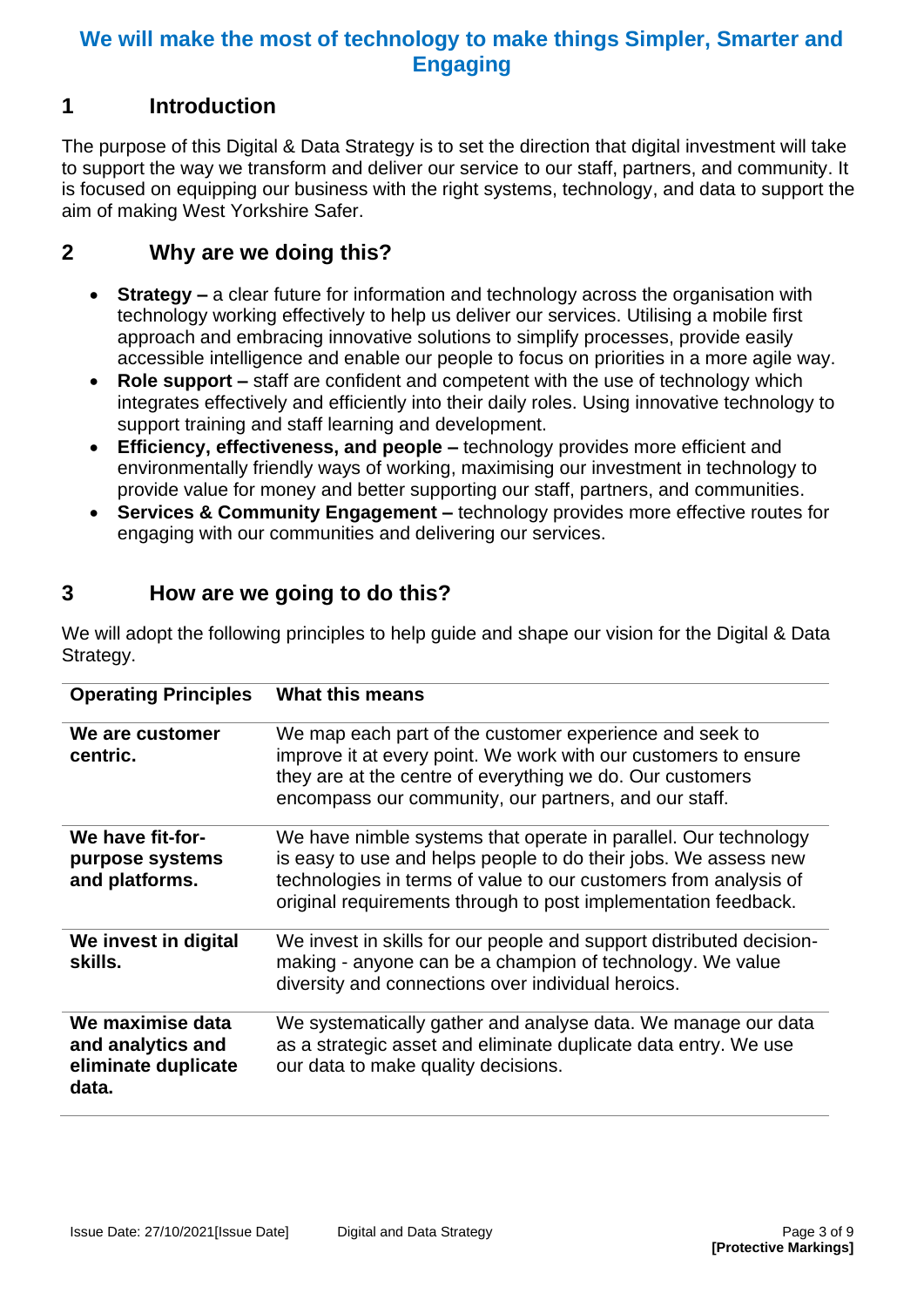| We are 'digital first'         | We support digital from the Chief down. We have an agile                                                                                                 |
|--------------------------------|----------------------------------------------------------------------------------------------------------------------------------------------------------|
| across the                     | approach. We use digital experts to critique plans. We remove                                                                                            |
| organisation.                  | blockages rather than create them.                                                                                                                       |
| We test, learn, and            | We test with prototypes as a matter of course. We lower the cost                                                                                         |
| iterate on what                | of failure and increase the speed of learning. We value testing                                                                                          |
| works.                         | and experimentation over analysis and seniority.                                                                                                         |
| We work across silos           | We have integrated cross-functional teams. We make sharing as                                                                                            |
| and collaborate.               | fast and consistent as possible.                                                                                                                         |
| We reward digital<br>progress. | We communicate the benefits of digital in all areas. We show how<br>digital makes work simpler and smarter. We drive people's<br>motivation for digital. |
| We track digital               | We use metrics and KPIs to review and evaluate our service. We                                                                                           |
| progress through               | focus on and define specific growth measures for digital adoption                                                                                        |
| metrics and KPIs.              | and the impact of new digital initiatives.                                                                                                               |
| We look outward                | We review innovation across all sectors, not just our own. We                                                                                            |
| across sectors and             | actively and openly engage with our peers, creating value through                                                                                        |
| peers.                         | platforms and networks.                                                                                                                                  |

## <span id="page-3-0"></span>**4 What are we going to do?**

#### <span id="page-3-1"></span>**4.1.1 Drive Digital Engagement**

We will develop solutions and partnerships which enable engagement via web, mobile, social media, chatbots, virtual assistants and other channels.

| <b>Actions</b> |                                                                                                                                                          | <b>Outcomes</b>                                                                                                                                                                        |  |
|----------------|----------------------------------------------------------------------------------------------------------------------------------------------------------|----------------------------------------------------------------------------------------------------------------------------------------------------------------------------------------|--|
|                | New external website – a fresh<br>modern website that better reflects<br>the organisation and provides<br>effective communication with our<br>community. | Improved accessibility of services through<br>extended self-service options.<br>Increasing number of contacts received and<br>resolved via digital channels and virtual<br>assistants. |  |
|                | Microsoft live events - provide<br>enhanced functionality for<br>interactive communications with<br>our staff and the wider community.                   | Improved coordination of customer and key<br>stakeholder contact.<br>Delivery of high quality, accessible digital<br>services across channels.                                         |  |
|                | Extranet for partner sharing -<br>simple but secure way of sharing<br>information with our partners.<br>Digital humans - provide                         | System accessibility considers the diversity<br>of our staff, community, and partners.<br>Consistent approach to management of<br>customer interactions with WYFRS.                    |  |
|                | innovative ways for our staff and<br>community to access information.                                                                                    | Improved functionality and capability to<br>provide training digitally and remotely.<br>Ability to share information effectively and<br>easily with our key partners.                  |  |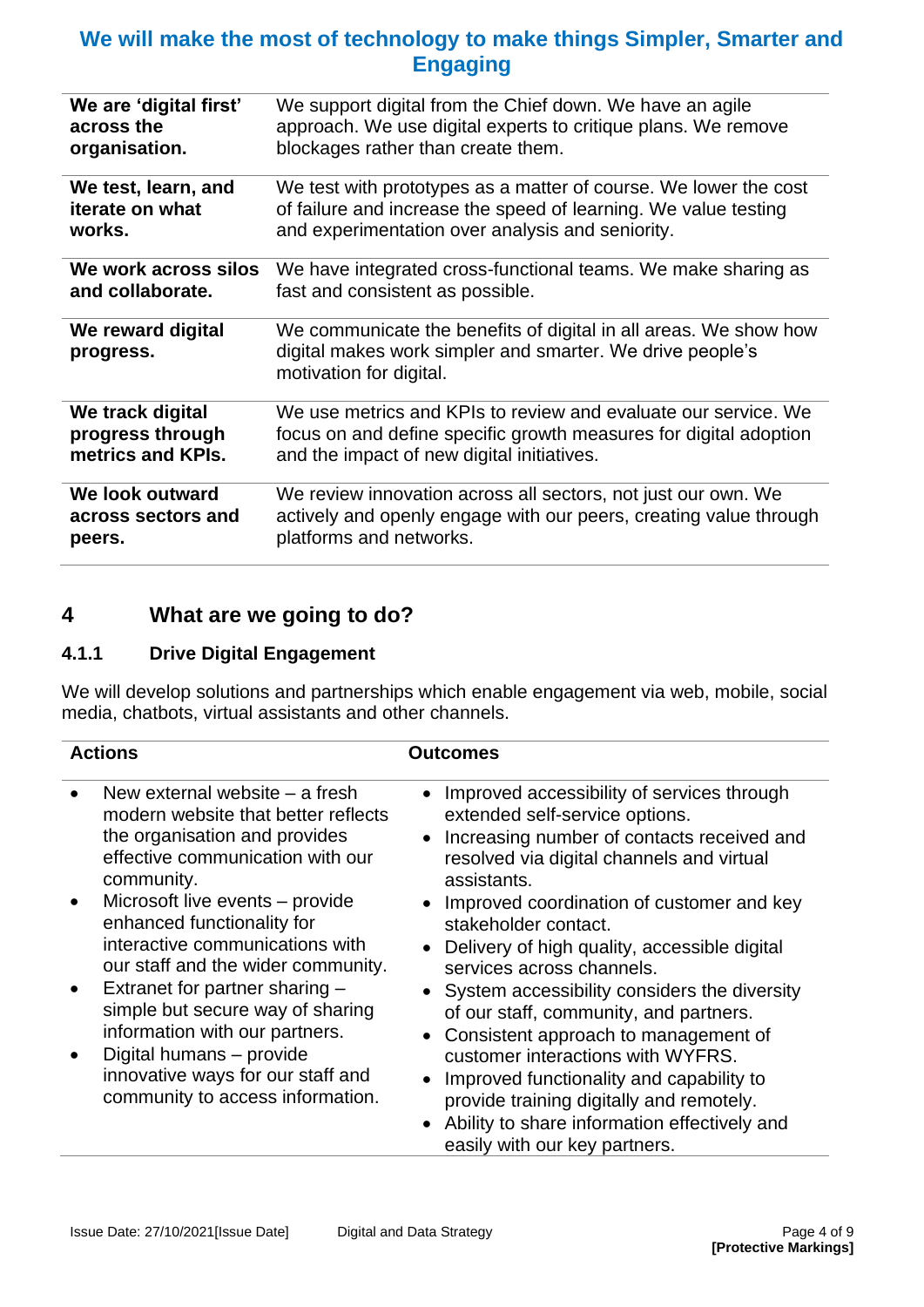#### <span id="page-4-0"></span>**4.1.2 Digital Platforms & Systems**

We will ensure that we are using our systems to the maximum of their potential. We will continue to develop our systems and integrate them with other WYFRS systems where appropriate.

| <b>Actions</b>                                                                                                                                                                                                                                                                                                                                                                                                                                                                                                                                                                                                                                                                                                                                                                                                                                                                                                                                                                                                                                                                                     | <b>Outcomes</b>                                                                                                                                                                                                                                                                                                                                                                                                                                                                                                                                                                                                                                                                                                                                                                                                                                                                                                                                                                                                                                                    |  |
|----------------------------------------------------------------------------------------------------------------------------------------------------------------------------------------------------------------------------------------------------------------------------------------------------------------------------------------------------------------------------------------------------------------------------------------------------------------------------------------------------------------------------------------------------------------------------------------------------------------------------------------------------------------------------------------------------------------------------------------------------------------------------------------------------------------------------------------------------------------------------------------------------------------------------------------------------------------------------------------------------------------------------------------------------------------------------------------------------|--------------------------------------------------------------------------------------------------------------------------------------------------------------------------------------------------------------------------------------------------------------------------------------------------------------------------------------------------------------------------------------------------------------------------------------------------------------------------------------------------------------------------------------------------------------------------------------------------------------------------------------------------------------------------------------------------------------------------------------------------------------------------------------------------------------------------------------------------------------------------------------------------------------------------------------------------------------------------------------------------------------------------------------------------------------------|--|
| Microsoft Teams Channels -<br>provide secure portals for teams /<br>groups to collaborate effectively.<br>SharePoint Online - provide a<br>modern digital workplace for our<br>staff to access up to date<br>information wherever they are.<br>Microsoft Power App Platform -<br>provide simple applications to<br>replace InfoPath and automate<br>manual processes.<br>FireMap - modernise the existing<br>system as part of the wider<br>OneView project.<br>Cisco phone enhancements - look<br>at whether Cisco contact centre<br>solution can provide enhanced<br>benefits for the ICT Service Desk.<br>Self-service budget management<br>- review options for managers to<br>access budget information in SAP.<br>Access HR upgrade – move to the<br>latest version to maximise<br>functionality.<br>Gartan upgrade – move to the<br>latest version to maximise<br>functionality.<br>Review of email filters and self-<br>service email release enable users<br>to release their own quarantine<br>emails.<br>Review how technology can<br>improve the processes for<br>operational learning | • Provide a modern digital workplace which is<br>better connected and personalised to the role<br>of the individual.<br>• Paper processes are migrated to a more<br>efficient modern platform.<br>• Online and offline access to information is<br>simpler.<br>Anytime / anywhere staff communications<br>and engagement.<br>Improved communications.<br>• Increased functionality and self-service from<br>our core business systems.<br>Enhanced resource management.<br>Secure ICT systems and infrastructure.<br>SharePoint Online providing a modern go to<br>'Digital Workplace' for all things WYFRS,<br>acting as an effective system for<br>communications.<br>Modern digital forms are quick to create and<br>adaptable to meet the changing needs of the<br>Service.<br>Improved functionality from our Cisco<br>telephony system.<br>Improved self-service for budget holders.<br>Improved coordination and visibility of activity<br>across WYFRS.<br>Processes for capturing, collating, assessing,<br>and distributing are effective and efficient. |  |

#### <span id="page-4-1"></span>**4.1.3 Build on Digital Foundations**

We will provide systems that can respond to changing business needs, improved working practices and organisational growth.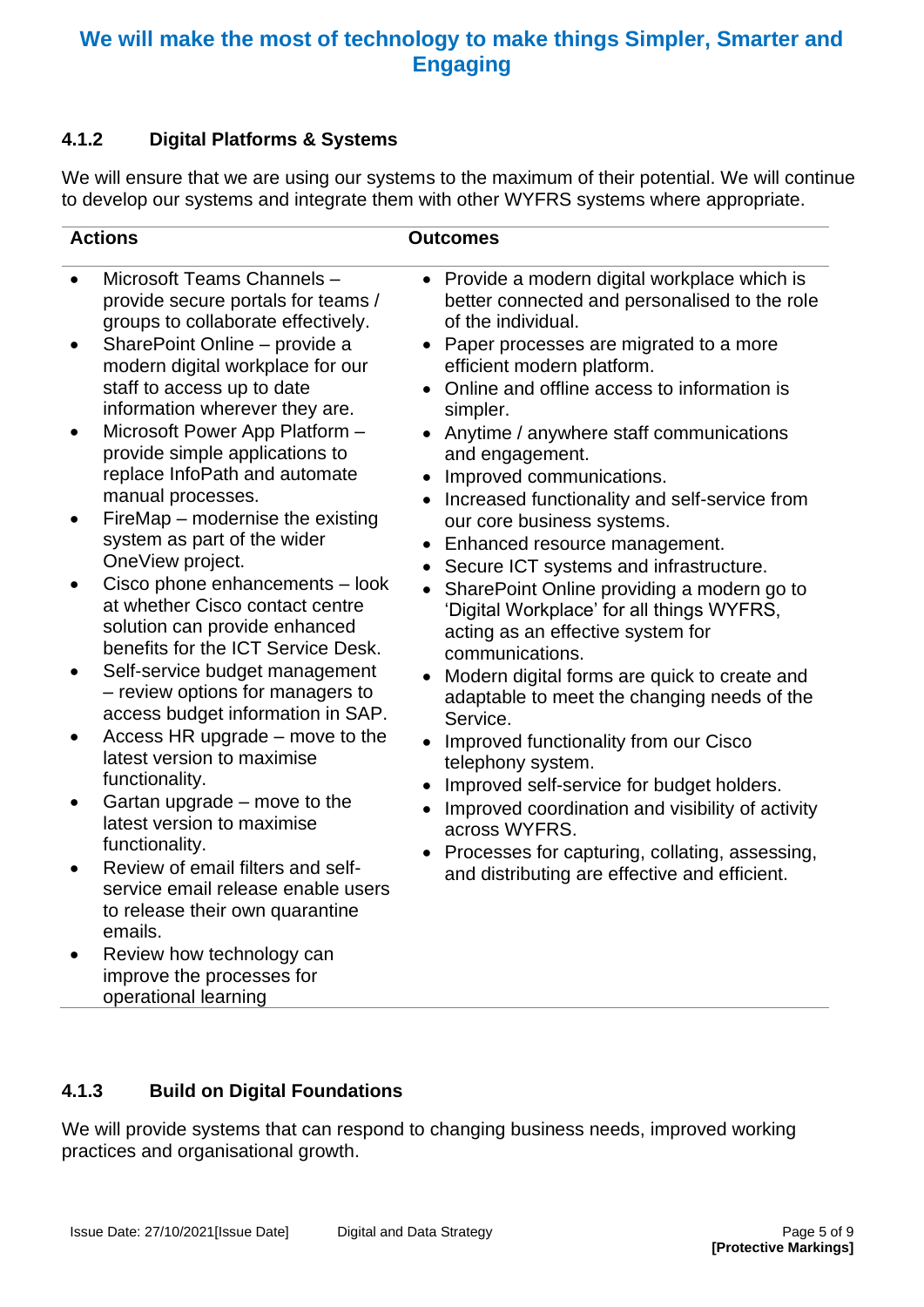| <b>Actions</b> |                                                                                                                             | <b>Outcomes</b>                                                                                                                                                  |  |
|----------------|-----------------------------------------------------------------------------------------------------------------------------|------------------------------------------------------------------------------------------------------------------------------------------------------------------|--|
| $\bullet$      | New LAN - provide fast secure<br>connectivity across our internal<br>networks.                                              | Improved performance of our applications.<br>$\bullet$<br>A robust and secure foundation for our<br>applications to operate across.                              |  |
|                | New WAN - provide fast, secure<br>connectivity between our sites and<br>out into the external environment.                  | Modern workplace facilities for all locations to<br>improve communications and the working<br>environment.                                                       |  |
| $\bullet$      | Implement Azure DevOps - enable<br>more effective management of our<br>development projects.                                | Improved visibility of managers as staff have<br>greater flexibility and agility to work from any<br>location.                                                   |  |
|                | Improve laptop build process -<br>SCCM / Autopilot - more efficient<br>automated process.                                   | Modern ways to manage our visitors and<br>improve their experience whilst with us.<br>Good quality connectivity across all our                                   |  |
|                | Meeting room technology - all<br>staff able to access integrated<br>large screen technology for<br>meetings, training, etc. | locations.<br>Meeting room technology is easy to use and<br>provides good virtual and in-person<br>experiences.                                                  |  |
|                | Investigate data SIMs in laptops -<br>simple FDS Officer connectivity at<br>incidents.                                      | Resource usage (meeting rooms, desks, car<br>parking, etc.) are maximised.<br>Resources are easily identified and booked                                         |  |
|                | Data Centre strategy - determine<br>the future onsite / cloud / hybrid<br>options for our data centres.                     | by staff as needed.<br>• Streamlined receiving and alerting of visitor<br>arrival on site.                                                                       |  |
| $\bullet$      | Resource booking solution -<br>intuitive system for booking desks<br>/ rooms / parking to support agile<br>working.         | Improved control and adaptability of our<br>systems to meet changing needs thus<br>futureproofing our environment.<br>Cyber security implications are understood |  |
|                | Visitor management solution -<br>effective system for managing our<br>visitor's experience.                                 | and effectively managed.                                                                                                                                         |  |

#### <span id="page-5-0"></span>**4.1.4 Be Data Driven**

We will be informed by insight and evidence to develop and personalise the service.

| <b>Actions</b>                                                                                                                                                                                                                                                                                                                                                                     | <b>Outcomes</b>                                                                                                                                                                                                                                                                                                                                                                            |  |
|------------------------------------------------------------------------------------------------------------------------------------------------------------------------------------------------------------------------------------------------------------------------------------------------------------------------------------------------------------------------------------|--------------------------------------------------------------------------------------------------------------------------------------------------------------------------------------------------------------------------------------------------------------------------------------------------------------------------------------------------------------------------------------------|--|
| Enterprise integration, business<br>$\bullet$<br>intelligence and OneView -<br>system connectivity managed<br>through middleware. Business<br>intelligence through the OneView<br>performance management system<br>built on a modern data warehouse<br>and accessed via Power BI.<br>SAP finance and payroll and<br>Access HR integrations - review<br>how our payroll and finance | • Data is easily accessible from one place.<br>• Improved data quality enabling proactive<br>intervention and prevention activities.<br>• Smarter storage of information.<br>• Improved visibility of work.<br>• Eliminate duplicate data entry.<br>• Eliminate the need for manual manipulation<br>and interrogation of data across multiple<br>systems.<br>• Easier integration of data. |  |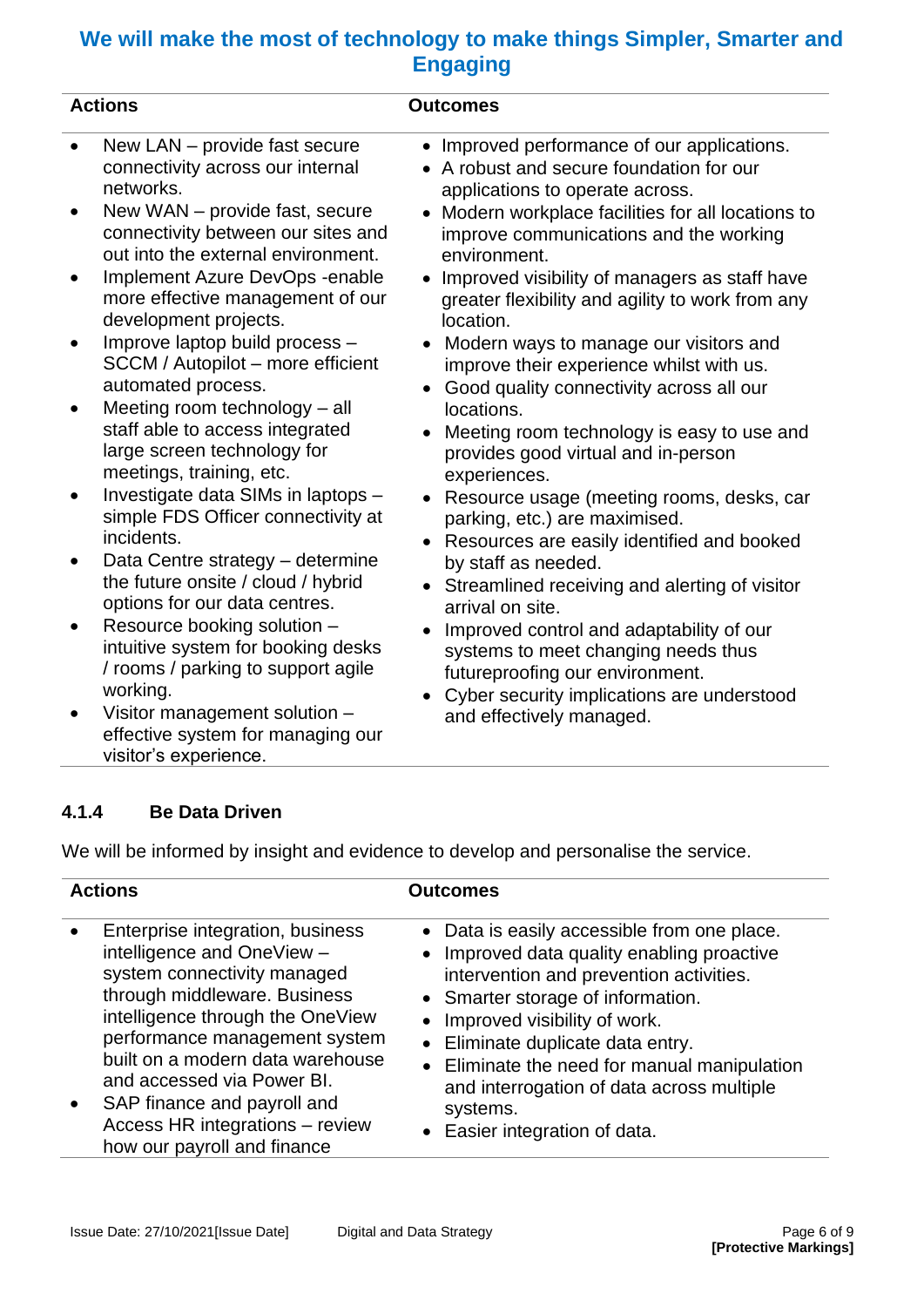| systems can integrate effectively<br>to reduce manual processes. | • Resources and support are shared across<br>WYFRS to match demand and improve                                                  |
|------------------------------------------------------------------|---------------------------------------------------------------------------------------------------------------------------------|
|                                                                  | outcomes and efficiencies.                                                                                                      |
|                                                                  | • Greater use of business intelligence to<br>improve strategic prioritisation and inform our<br>Community Risk Management Plan. |
|                                                                  | • Improved data governance and protection of<br>our data.                                                                       |

#### <span id="page-6-0"></span>**4.1.5 Digital Organisation**

We will instil a digital culture that facilitates development of new skills and promotes learning and innovation to all staff across the service.

| <b>Actions</b>                                                                                                                                                                                                                                                                                                                                                                                                                                                                                                                                                                                                                                                                                                             | <b>Outcomes</b>                                                                                                                                                                                                                                                                                                                                                                                                                                                                                                                                                                                                                                                    |  |
|----------------------------------------------------------------------------------------------------------------------------------------------------------------------------------------------------------------------------------------------------------------------------------------------------------------------------------------------------------------------------------------------------------------------------------------------------------------------------------------------------------------------------------------------------------------------------------------------------------------------------------------------------------------------------------------------------------------------------|--------------------------------------------------------------------------------------------------------------------------------------------------------------------------------------------------------------------------------------------------------------------------------------------------------------------------------------------------------------------------------------------------------------------------------------------------------------------------------------------------------------------------------------------------------------------------------------------------------------------------------------------------------------------|--|
| ICT training - catalogue available<br>for off the shelf and bespoke<br>training.<br>M365 Learning Pathways<br>available for all staff - review<br>implementation for all Microsoft<br>based training.<br>Review ICT customer charter and<br>SLAs - review and align to new<br>ways of working.<br>Managed ICT security service -<br>work with a security specialist to<br>better protect our systems and<br>information.<br>SFIA review - determine the value<br>of benchmarking our ICT staff<br>against the SFIA standard.<br>Review developer resources -<br>determine how we can better<br>support the move to in-house<br>application development.<br>Review the effectiveness of the<br>current e-learning solution. | • Increased adoption of digital, self-service by<br>all staff.<br>• Increased staff satisfaction.<br>Increased productivity.<br>Digitally capable people.<br>More attractive proposition to new talent.<br>Standardised systems that allow intuitive<br>adoption.<br>Digital skills and behaviours embedded<br>across the organisation.<br>Drive efficiency of processes - smarter<br>working.<br>• Share skills, learning and innovation across<br>the organisation.<br>Working anytime, from anywhere.<br>Create more skills and capability internally to<br>develop our ICT systems.<br>A modern e-learning system that meets the<br>needs of the organisation. |  |

#### <span id="page-6-1"></span>**4.1.6 Smarter Technology**

We will use technology to augment the delivery of our services and the incidents we attend and better manage our assets.

**Actions Outcomes**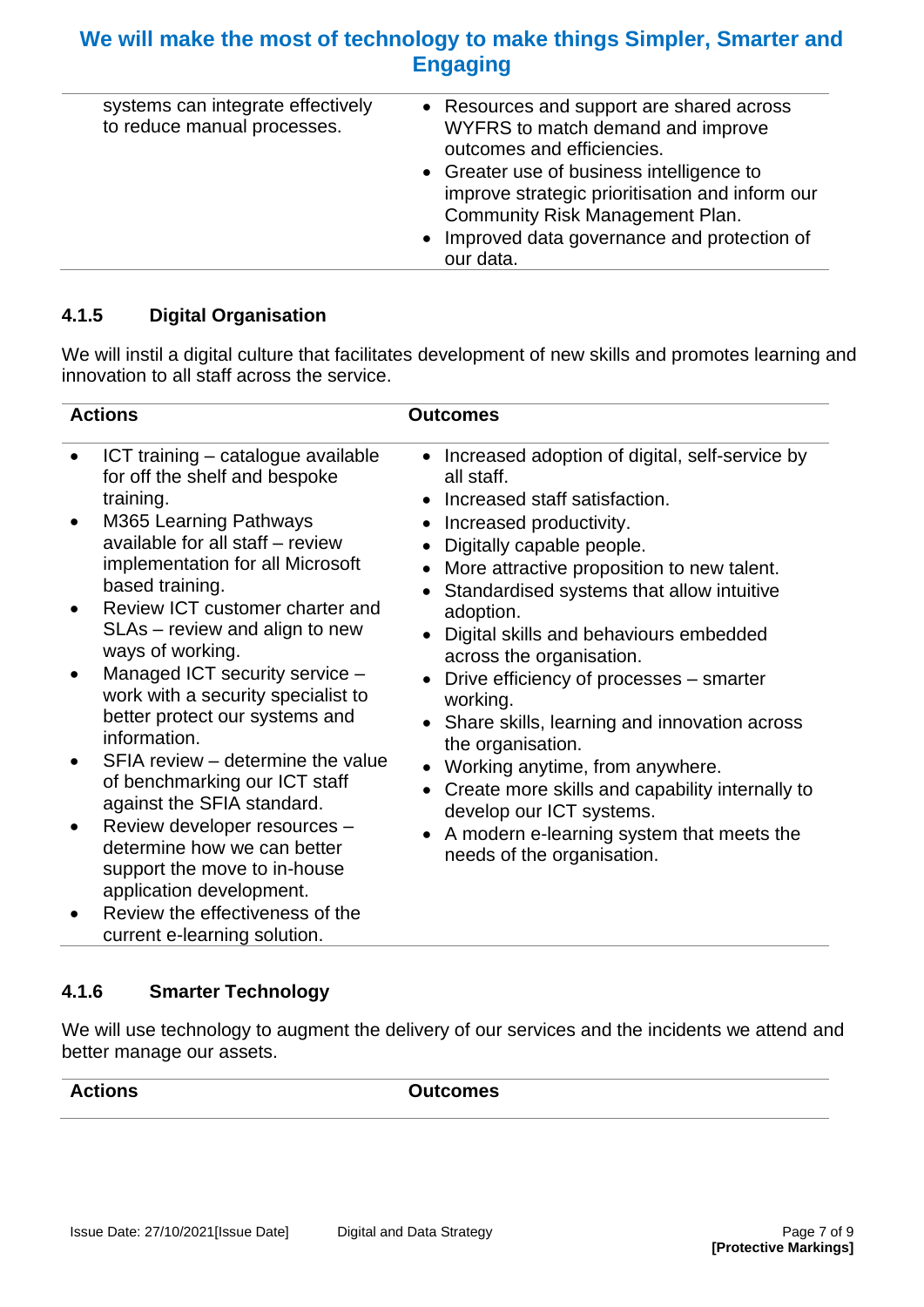- Enhance technical capability and connectivity for command support at remote incidents.
- Review additional drones and operators – review the use of drones and other innovative technology to support incident management.
- Fire appliance live tracking review how live tracking can enhance incident response.
- IoT sensors research how technology can simplify and automate everyday tasks.
- Innovation / Intelligent Client service – implement an effective communication channel between ICT and the organisation to better support department aims and objectives.
- Ability to establish incident command communications in remote areas.
- Innovative technology such as drones, providing improved risk and incident management.
- Improved real-time vehicle tracking to support coverage and response capabilities.
- Proactive monitoring and alerting of building health using IoT (Internet of Things) helping to deliver our Environmental Strategy and inform our estates planning.
- Smarter collection and usage of statistics to remove manual processing.
- Improved coordination and safety.
- Faster assessment and direction of resources.
- Proactive compliance with changes from the external environment such as recommendations from the Grenfell enquiry.

## <span id="page-7-0"></span>**5 How will we manage change?**

The Digital & Data Strategy is aligned with and supports delivery of the WYFRS Your Fire & Rescue Service Plan. In delivering the strategy, the following principles will be followed.

- **Business engagement** we will consistently strive to understand key business challenges and needs, whilst ensuring we effectively manage expectations.
- **Support our stakeholders** we will work with the business to understand project goals, requirements, and timescales to effectively resource change, meet expectations and achieve the desired outcomes.
- **Maintain target system landscapes** we will collaborate with the business to clearly define and continuously review a target roadmap for key business processes and systems.
- **Govern ICT architecture**  we will govern the ICT architecture ensuring that appropriate policies, procedures, and guidance are developed, implemented, communicated, reviewed and enforced using IT Service Management best practice principles.
- **Communication plan** we will have open and effective communications across the organisation to ensure all our stakeholders are aware of our active and pipeline projects and initiatives.
- **Business transformation and change**  we will transform business processes and change working practices using smart methodologies to make best use of the technology we invest in.
- **Innovative culture** we will explore ways in which we can innovate the delivery of our tools and services.
- Encourage and motivate staff we will instil a culture that encourages staff learning, development and recognition of ideas and achievement.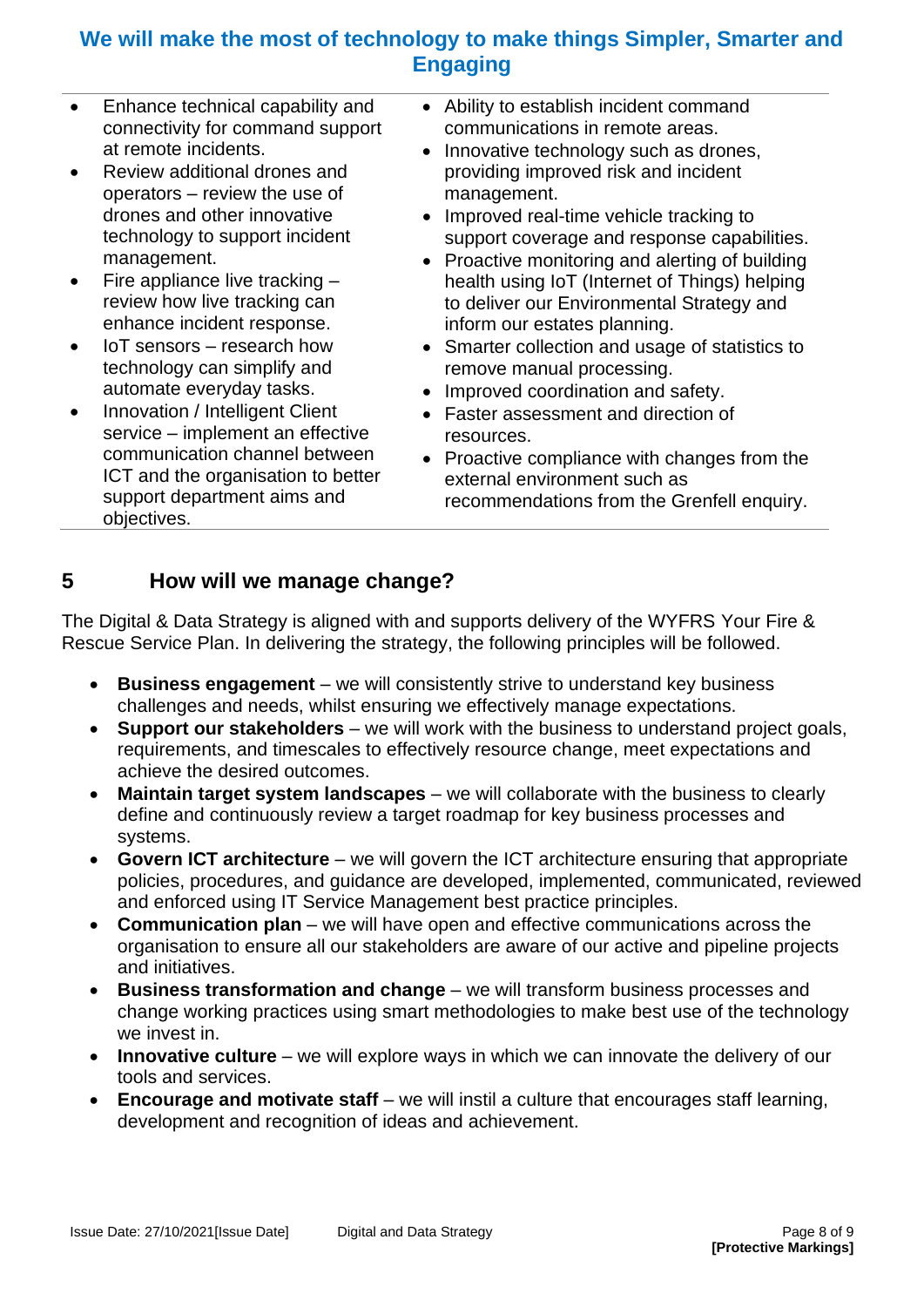- **Relevant and tailored reference materials**  we will ensure the availability of suitable reference materials, in various formats, tailored to relevant audiences.
- **Embed knowledge transfer**  ICT teams will be engaged and provide support from the outset of projects to ensure appropriate knowledge and skill sets are provided for effective project delivery.
- Value for money technology we will regularly evaluate ourselves against peers both within and outside the fire sector to ensure we are delivering value for money technology.
- **Data Ownership** we will encourage departments to be empowered to own their data, processes, and systems. We will provide guidance to ensure staff have the right level of ICT literacy and competency to use the tools and systems effectively.

## <span id="page-8-0"></span>**6 How will we evaluate what we are doing?**

To ensure the Digital & Data Strategy is governed effectively during its implementation, we will:

- Ensure clear and appropriate governance of projects through Change Management Board, Tactical Project Board, ICT Change Management, and the Project Management Office.
- Use the WYFRS project framework to ensure effective project planning, monitoring, quality control, communications, and budget management.
- Continuously review the strategy and its projects to ensure they remain relevant, deliver clear business benefits, and are delivered within time, scope, quality, and cost.
- Actively seek feedback from stakeholders from initial planning through to post implementation.
- Oversee technology procurement through our technical design authority, ensuring smarter working through consistent standards and seamless integration with existing technologies.
- Undertake appropriate milestone reviews of the strategy to update stakeholders on progress and ensure the strategy remains aligned to the overarching Your Fire & Rescue Service Plan and the changing technology landscape.